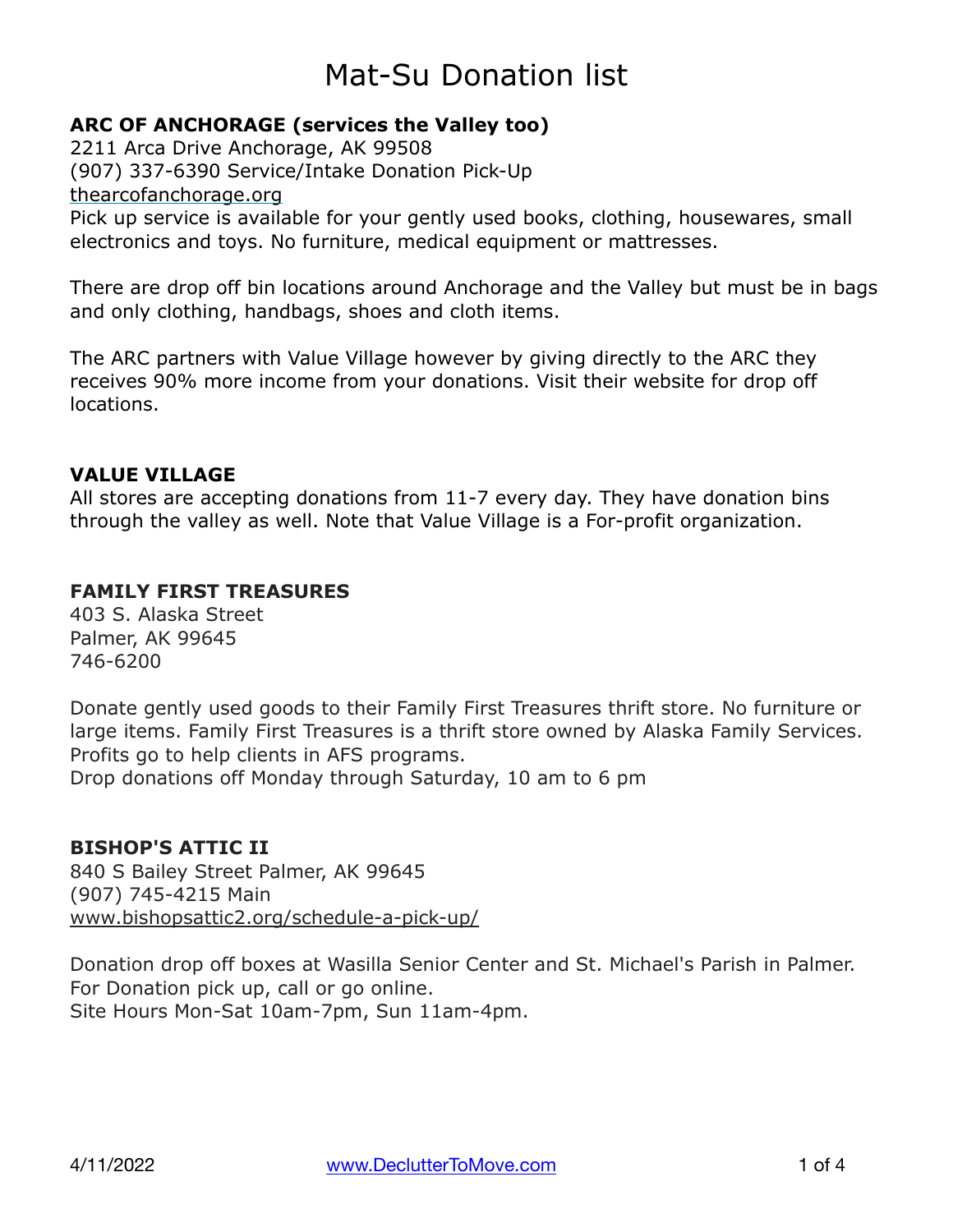### **MATSU VALLEY REBUILD**

(907) 373-1122 567 South Denali Street Wasilla, AK 99654 Matsu Valley Rebuild provides an opportunity for used and surplus building materials to be diverted from the waste stream and recirculated into usefulness.

General list of the building materials and items accepted: Agents, Electrical, Flooring, Hardware, Kitchen and Bath, Landscaping and Garden, Lumber, Trim and Siding, Roofing and Gutters. All items need to be in reasonable condition. Visit their website for more details.<https://www.matsuvalleyrebuild.com/items-we-accept>

#### **MY HOUSE MATSU (STEAM DRIVEN BOUTIQUE)**

(907) 373-4357 300 N Willow St Wasilla, Alaska 99654 M-F 10-5:30 Steam Driven is a boutique that is owned by MY House, and all the profit made from Steam Driven will go to helping homeless teens. Accepts all household items and most furniture. Prefer to have donated clothes for age range 14 to 24.

#### **PALMER LIONS CLUB**

(907) 354-3798 Main

#### Services: Glasses Donation Programs

Accepts new or secondhand eyeglasses, repairs the items if necessary, and keeps the glasses for people in their own programs for distribution to the people they serve.

#### **SALVATION ARMY - WASILLA**

2281 Sun Mountain Avenue Wasilla, AK 99654. (907) 376-7598 Main [www.satruck.org](http://www.satruck.org)

Accepts donations by drop off or pick up for of a variety of second-hand items, including clothes, household goods, furniture and other personal items. Tax receipts available. Donated items are accepted at the manager's discretion. **SITE HOURS** Mon-Sat 10am-7pm.

Donations accepted Mon-Sat 9am-7pm. Sun 9am-5pm.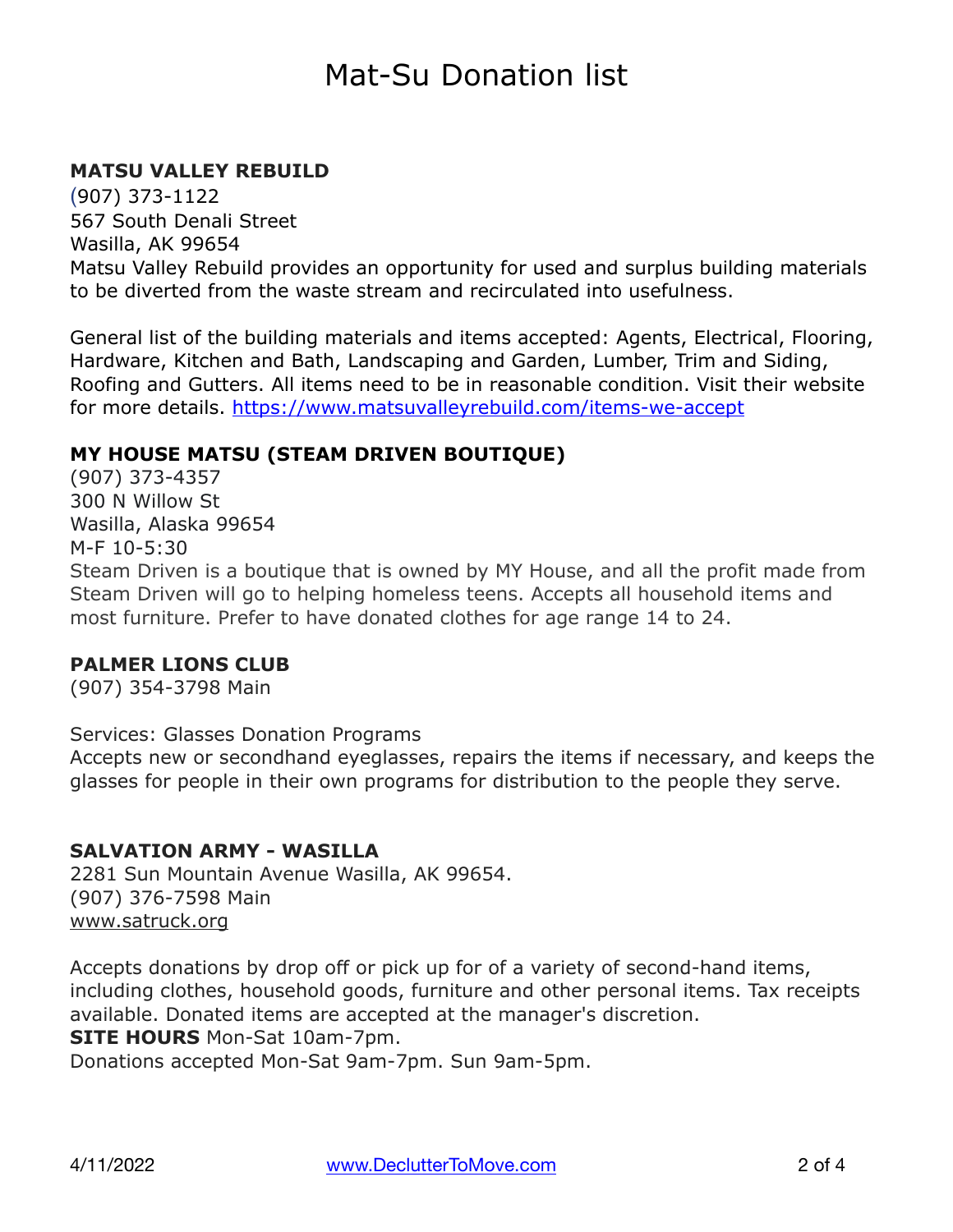## **THRIFTERS ROCK**

**Accepts donations from 10 to 5 M-Sat**

Nonprofit Thrift Store mainly run by volunteers to raise money for local ministry and global missions.

Accepts variety of secondhand clothes, household goods, and furniture. Two locations:

9201 Frontage Road Palmer, Alaska 99645 907) 745-7625

1657 W Parks Hwy Wasilla, AK 99654 (907) 373-7456

### **TURN A LEAF**

400 N Yenlo Street Wasilla, AK 99654 (907) 376-5708 Main [www.valleycharities.org](http://www.valleycharities.org) DONATION HOURS 8 am - 4pm every day but Closed on Tuesday's Offers Donation Pickups.

Accepts donations of sell-able clothing, kitchenware, electronics, small appliances, furniture, wheelchairs.

Your sell-able donations give us the ability to serve residents of the Mat-Su Valley. However, due to limited funds we need your help to reduce our monthly garbage bill. You can do this by holding onto your non-sell-able items.

Non-sell-able means:

- Any clothing donations with stains, burns, tears, animal hair, broken zippers or buttons missing.
- Any donation that require repairs.
- Any Non-Clothing donation that is damaged, burns, torn, stained or has animal hair.
- Any donation we cannot sell due to size or liability. (i.e. TVs over 32")
- Our garbage bill is comprised almost entirely from non-sell-able items; and redirects staff hours from processing donations to fund programs.

### **WASILLA HOMELESS COMMITTEE**.

907-521-2949

The Wasilla Homeless-Committee is a non-profit group of community volunteers dedicated to providing food, clothing, and shelter to the homeless in the Matanuska-Susitna Valley.

Wasilla Homeless-Committee is glad to accept gently used donations of: